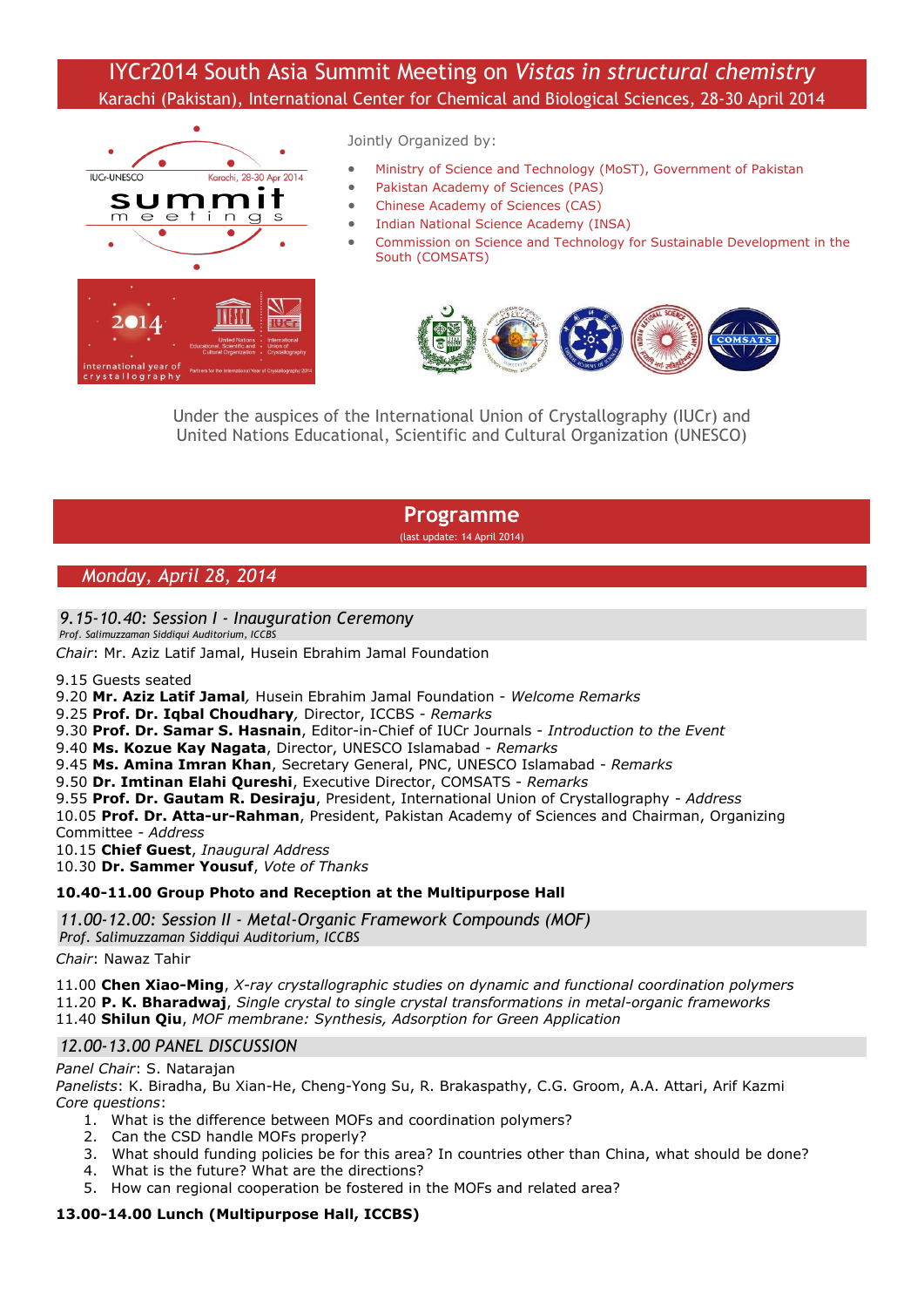## *14.00-15.20: Session III - Crystal Engineering and Generic Pharmaceuticals*

*Prof. Salimuzzaman Siddiqui Auditorium, ICCBS*

*Chair*: G.R. Desiraju

14.00 **Ashwini Nangia**, *Overview of Pharma Patent Landscape in India*

14.20 **K.J. Roberts**, *Synthonic Engineering: Molecular Scale Tools for the Rational Design of High Quality Crystals for Pharmaceutical Formulation*

14.40 **Eric Hovestreydt***, Double Dose: combining Single-Crystal and Powder XRD for Analysis of Pharmaceutical Materials*

15.00 **Ghazala Sadiq**, *Informatic approaches to solid form analysis and design*

### *15.20-16.20 PANEL DISCUSSION*

*Panel Chairs*: A. Nangia, K.J. Roberts

*Panelists*: Abdul-Haseeb Khan, Miao Du, Humaira Mufti, A. Ramanan, K. Biradha *Core questions*:

- 1. Salts and co-crystals. Is it still a problem?
- 2. Regulatory definition of "co-crystal"
- 3. Polymorphs and pseudo-polymorphs. Are they the same?
- 4. Legal questions in generic pharmaceuticals

#### **16.20-17.00 Tea/Coffee Break (Multipurpose Hall, ICCBS)**

#### **17.00-18.30 City Tour & Shopping Visits**

#### **20.00 Dinner (Port Grand, established in 1927 by the Royal British Navy)**

*Tuesday, April 29, 2014*

*9.00-11.00: Session IV - Chemistry-Biology Interface and Drug Discovery and Designing Prof. Salimuzzaman Siddiqui Auditorium, ICCBS*

*Chair*: S.S. Hasnain

9.00 **Zihe Rao**, *A powerful virus inhibitor from structure-based analysis of HV71*

9.15 **R. Vishwakarma**, *Challenges in new drug discovery in South Asia: Can they be overcome?*

9.30 **Abdul Rauf Siddiqi***, Structural studies of proteins involved in nitric oxide signaling pathways*

9.45 **Zhie-Jie Liu**, *Inhibition of MTHFS in human MCF-7 breast cancer cells and rational drug design*

10.00 **Sammer Yousuf**, *Discovery of anti-leishmanial leads from natural leads*

## *10.15-11.00 PANEL DISCUSSION*

#### *Panel Chair*: S. Sivaram

*Panelists*: P. Chakrabarti, R. Viswakarma, D. Yogeswara Rao, Aslam Baig, M. Iqbal Choudhary, Maqsood Ahmed *Core questions*:

- 1. Can we afford drug design of new molecules in the SE Asian region?
- 2. Role of Natural products in drug discovery and development
- 3. The status of the field in the region in the international context
- 4. Are there lessons to be learnt from the best practice in the region?
- 5. Relevance of this discipline for economic growth and welfare of the region
- 6. Challenges of informing funding policymakers for the benefits of the field
- 7. Regional symposia, workshops, exchange of staff & students and shared facilities
- 8. Role of national academies and IUCr for improving regional collaboration

#### **11.00-11.15 Tea/Coffee Break (Multipurpose Hall, ICCBS)**

*11.15-13.00: Session V - Crystallography and complementary methods*

*Prof. Salimuzzaman Siddiqui Auditorium, ICCBS*

*Chair*: Moaz ur Rahman

11.15 **E. Arunan**, *Structure of molecular complexes in the gas phase: Are they relevant to solid state?*

11.35 **Bohari Yamin**, *Structural and biological studies of some calix[4]resorcinarene*

11.55 **S.P. Sarma**, *NMR structural characterization of Novel Conotoxins from Marine Snails*

12.15 **Atia-tul-Wahab**, *NMR Spectroscopy in structural biology*

12.35 **Maqsood Ahmed**, *Crystallography at high resolution: X-Rays charge density analysis of small molecules and proteins*

#### **13.00-14.00 Lunch (Multipurpose Hall, ICCBS)**

*14.00-15.00: Session VI - Summit Lecture Prof. Salimuzzaman Siddiqui Auditorium, ICCBS*

#### *Chair*: M. Nalecz

**Atta-ur-Rahman**, *Promotion of higher education, science and technology and international cooperation in Pakistan*